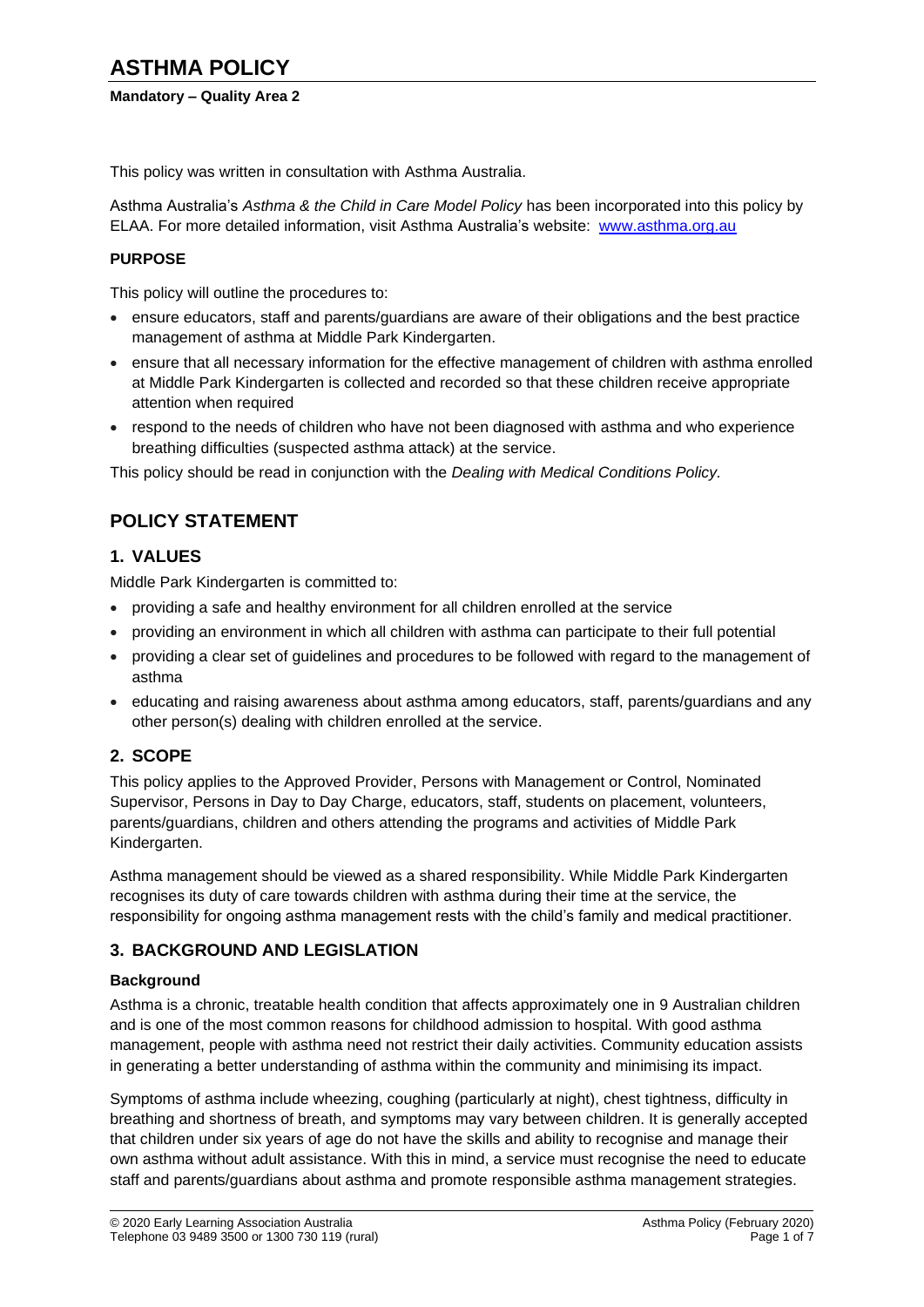Legislation that governs the operation of approved children's services is based on the health, safety and welfare of children, and requires that children are protected from hazards and harm. The Approved Provider will ensure that there is at least one educator on duty at all times who has current approved emergency asthma management training in accordance with the *Education and Care Services National Regulations 2011* (Regulation 136(c)). As a demonstration of duty of care and best practice, ELAA recommends **all educators** have current approved emergency asthma management training (refer to *Definitions*).

### **Legislation and standards**

Relevant legislation and standards include but are not limited to:

- *Education and Care Services National Law Act 2010*: Sections 167, 169, 174
- *Education and Care Services National Regulations 2011*: Regulations 90, 92, 93, 94, 95, 96, 136, 137
- *Health Records Act 2001* (Vic)
- *National Quality Standard*, Quality Area 2: Children's Health and Safety
- *Privacy Act 1988* (Cth)
- *Privacy and Data Protection Act 2014 (Vic)*
- *Public Health and Wellbeing Act 2008* (Vic)
- *Public Health and Wellbeing Regulations 2009* (Vic)

The most current amendments to listed legislation can be found at:

- Victorian Legislation Victorian Law Today:<http://www.legislation.vic.gov.au/>
- Commonwealth Legislation ComLaw[: http://www.comlaw.gov.au/](http://www.comlaw.gov.au/)

### **4. DEFINITIONS**

The terms defined in this section relate specifically to this policy. For commonly used terms e.g. Approved Provider, Nominated Supervisor, Regulatory Authority etc. refer to the *General Definitions* section of this manual.

**Approved Emergency Asthma Management (EAM) training:** Training that is approved by the National Authority in accordance with Division 7 of the National Regulations, and is listed on the ACECQA website: [http://www.acecqa.gov.au.](http://www.acecqa.gov.au/) EAM training provides knowledge about the underlying causes of asthma, asthma triggers, and the recognition and treatment of an asthma attack.

**Asthma Care Plan:** A record of information on an individual child's asthma and its management, including contact details, what to do when the child's asthma worsens and the treatment to be administered in an emergency. An Asthma Care Plan template specifically for use in children's services can be downloaded from Asthma Australia's website: [www.asthma.org.au](http://www.asthma.org.au/) (refer to Attachment 2)

**Asthma emergency:** The onset of unstable or deteriorating asthma symptoms requiring immediate treatment with reliever medication.

**Asthma first aid kit:** Kits should contain:

- reliever medication
- 2 small volume spacer devices
- 2 compatible children's face masks (for children under the age of four)
- record form
- asthma first aid instruction card.

The Asthma Australia recommends that spacers and face masks are for single-use only. It is essential to have at least two spacers and two face masks in each first aid kit, and these should be replaced once used.

**Asthma triggers:** Things that may induce asthma symptoms, for example, pollens, colds/viruses, dust mites, smoke and exercise. Asthma triggers will vary from child to child.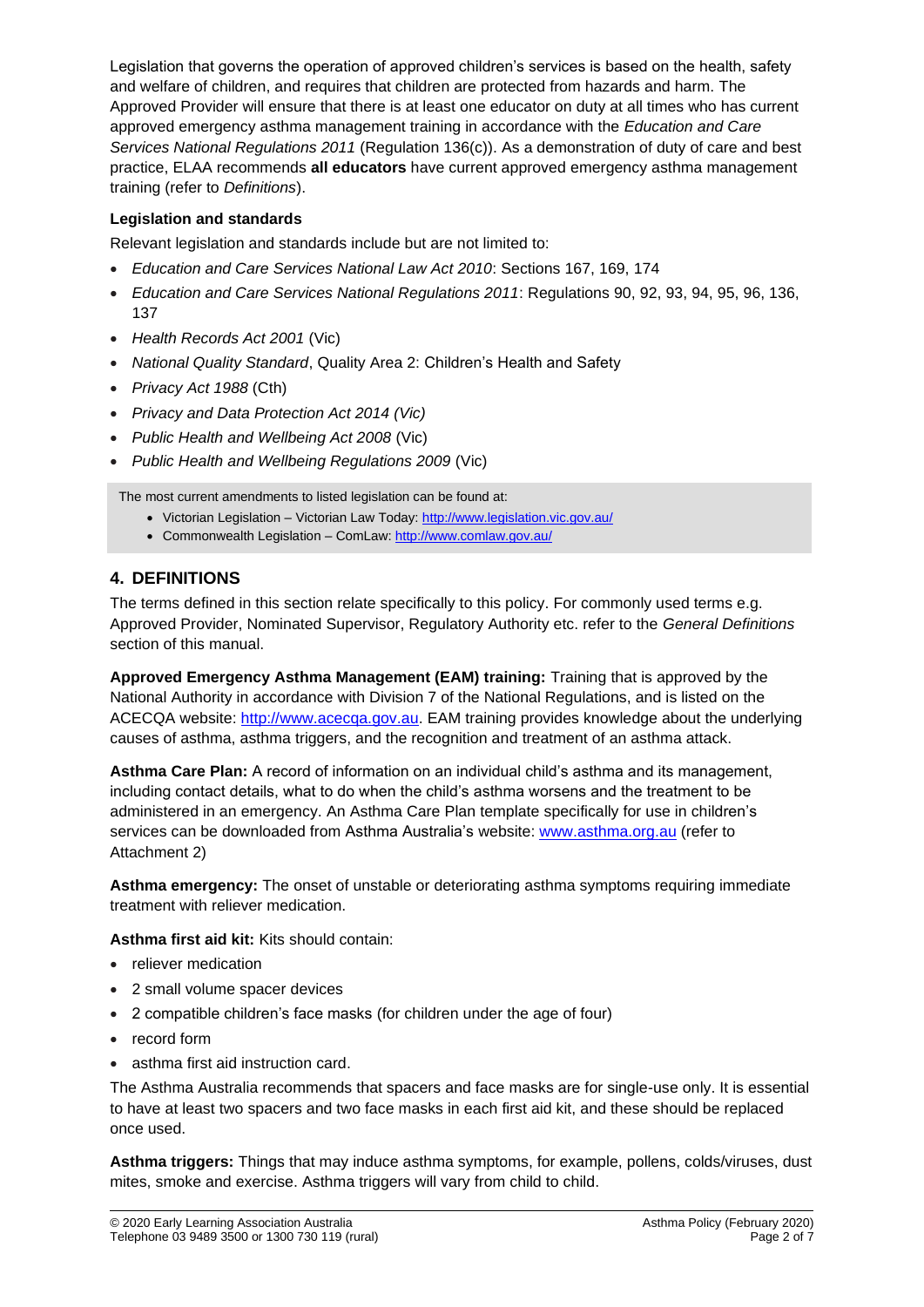**Duty of care:** A common law concept that refers to the responsibilities of organisations to provide people with an adequate level of protection against harm and all reasonable foreseeable risk of injury.

**Medication record:** Contains details for each child to whom medication is to be administered by the service. This includes the child's name, signed authorisation to administer medication and a record of the medication administered, including time, date, dosage, manner of administration, name and signature of person administering the medication and of the person checking the medication, if required (Regulation 92). A sample medication record is available on the ACECQA website.

**Metered dose inhaler (puffer):** A common device used to administer reliever medication.

**Puffer:** The common name for a metered dose inhaler.

**Reliever medication:** This comes in a blue/grey metered dose inhaler containing salbutamol, an ingredient used to relax the muscles around the airways to relieve asthma symptoms. This medication is always used in an asthma emergency. Reliever medication is commonly sold by pharmacies as Airomir, Asmol, or Ventolin.

**Risk minimisation plan:** Provides information about child-specific asthma triggers and strategies to avoid these in the service (refer to Attachment 4).

**Spacer:** A plastic chamber device used to increase the efficiency of delivery of reliever medication from a puffer. It should always be used in conjunction with a puffer device and may be used in conjunction with a face mask.

**Staff record:** Must be kept by the service and include details of the Nominated Supervisors, the educational leader, other staff members, volunteers and the Responsible Person. The record must include information about qualifications, training and details of the *Working with Children* Check (Regulations 146–149). A sample staff record is available on the ACECQA website: [www.acecqa.gov.au](http://www.acecqa.gov.au/)

### **5. SOURCES AND RELATED POLICIES**

#### **Sources**

- Asthma Australia: [www.asthma.org.au](http://www.asthmaaustralia.org.au/) or phone (03) 9326 7088 or 1800 278 462 (toll free)
- Australian Children's Education and Care Quality Authority (ACECQA): [www.acecqa.gov.au](http://www.acecqa.gov.au/)
- *Guide to the Education and Care Services National Law and the Education and Care Services National Regulations 2011*, ACECQA.

#### **Service policies**

- *Administration of Medication Policy*
- *Anaphylaxis Policy*
- *Dealing with Medical Conditions Policy*
- *Emergency and Evacuation Policy*
- *Excursions and Service Events Policy*
- *Incident, Injury, Trauma and Illness Policy*
- *Privacy and Confidentiality Policy*
- *Staffing Policy.*

## **PROCEDURES**

#### **The Approved Provider or Persons with Management and Control is responsible for:**

- providing the Nominated Supervisor and all staff with a copy of the service's *Asthma Policy*, and ensuring that they are aware of asthma management strategies (refer to Attachment 1) upon employment at the service
- providing approved Emergency Asthma Management (EAM) training (refer to *Definitions)* to staff as required under the National Regulations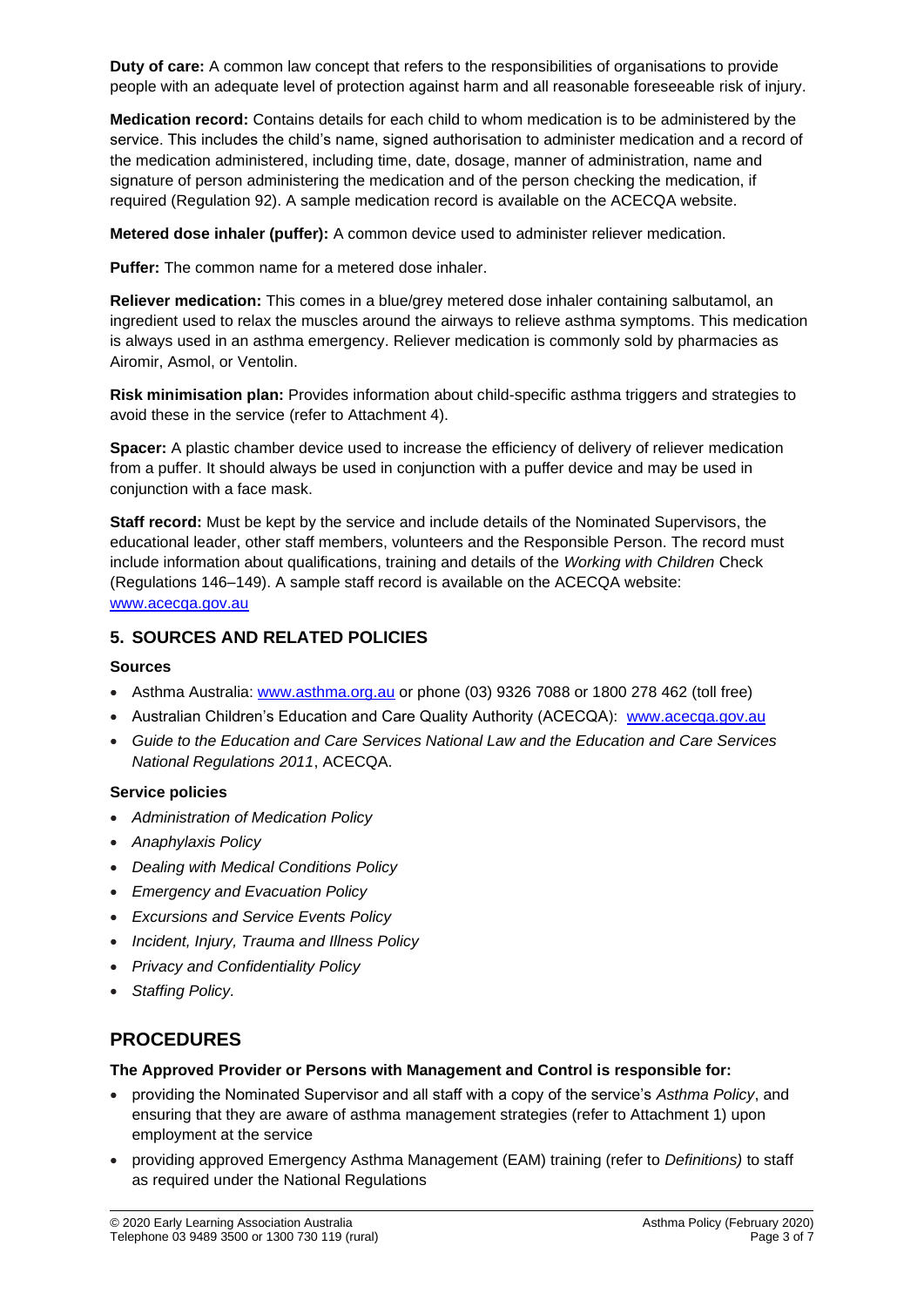- ensuring at least one staff member with current approved Emergency Asthma Management (EAM) training (refer to *Definitions*) is on duty at all times
- ensuring the details of approved Emergency Asthma Management (EAM) training (refer to *Definitions*) are included on the staff record (refer to *Definitions)*
- providing parents/guardians with a copy of the service's *Asthma Policy* upon enrolment of their child (Regulation 91)
- identifying children with asthma during the enrolment process and informing staff
- providing parents/guardians with an Asthma Care Plan (refer to *Definitions and* Attachment 2) to be completed in consultation with, and signed by, a medical practitioner
- developing a Risk Minimisation Plan (refer to *Definitions* and Attachment 4) for every child with asthma, in consultation with parents/guardians
- ensuring that all children with asthma have an Asthma Care Plan and Risk Minimisation Plan filed with their enrolment record
- ensuring a medication record is kept for each child to whom medication is to be administered by the service (Regulation 92)
- ensuring parents/guardians of all children with asthma provide reliever medication and a spacer (including a child's face mask, if required) at all times their child is attending the service
- implementing an asthma first aid procedure (refer to Attachment 1) consistent with current national recommendations
- ensuring that all staff are aware of the asthma first aid procedure
- ensuring adequate provision and maintenance of asthma first aid kits (refer to *Definitions*)
- ensuring the expiry date of reliever medication is checked regularly and replaced when required, and that spacers and face masks are replaced after every use
- facilitating communication between management, educators, staff and parents/guardians regarding the service's *Asthma Policy* and strategies
- identifying and minimising asthma triggers (refer to *Definitions*) for children attending the service, where possible
- ensuring that children with asthma are not discriminated against in any way
- ensuring that children with asthma can participate in all activities safely and to their full potential
- immediately communicating any concerns with parents/guardians regarding the management of children with asthma at the service
- displaying Asthma Australia's *Asthma First Aid* poster (refer to *Sources* and Attachment 3) in key locations at the service
- ensuring that medication is administered in accordance with the *Administration of Medication Policy*
- ensuring that when medication has been administered to a child in an asthma emergency without authorisation from the parent/guardian or authorised nominee, the parent/guardian of the child and emergency services are notified as soon as is practicable (Regulation 94)
- following appropriate reporting procedures set out in the *Incident, Injury, Trauma and Illness Policy* in the event that a child is ill, or is involved in a medical emergency or an incident at the service that results in injury or trauma.

### **The Nominated Supervisor or Person in Day to Day charge is responsible for:**

- ensuring that all educators' approved first aid qualifications, anaphylaxis management training and Emergency Asthma Management (EAM) training are current, meet the requirements of the National Law (Section 169(4)) and National Regulations (Regulation 137), and are approved by ACECQA
- ensuring that medication is administered in accordance with the *Administration of Medication Policy*
- ensuring that when medication has been administered to a child in an asthma emergency without authorisation from the parent/guardian or authorised nominee, the parent/guardian of the child and emergency services are notified as soon as is practicable (Regulation 94)
- ensuring an asthma first aid kit (refer to *Definitions*) is taken on all excursions and other offsite activities (refer to *Excursions and Service Events Policy*)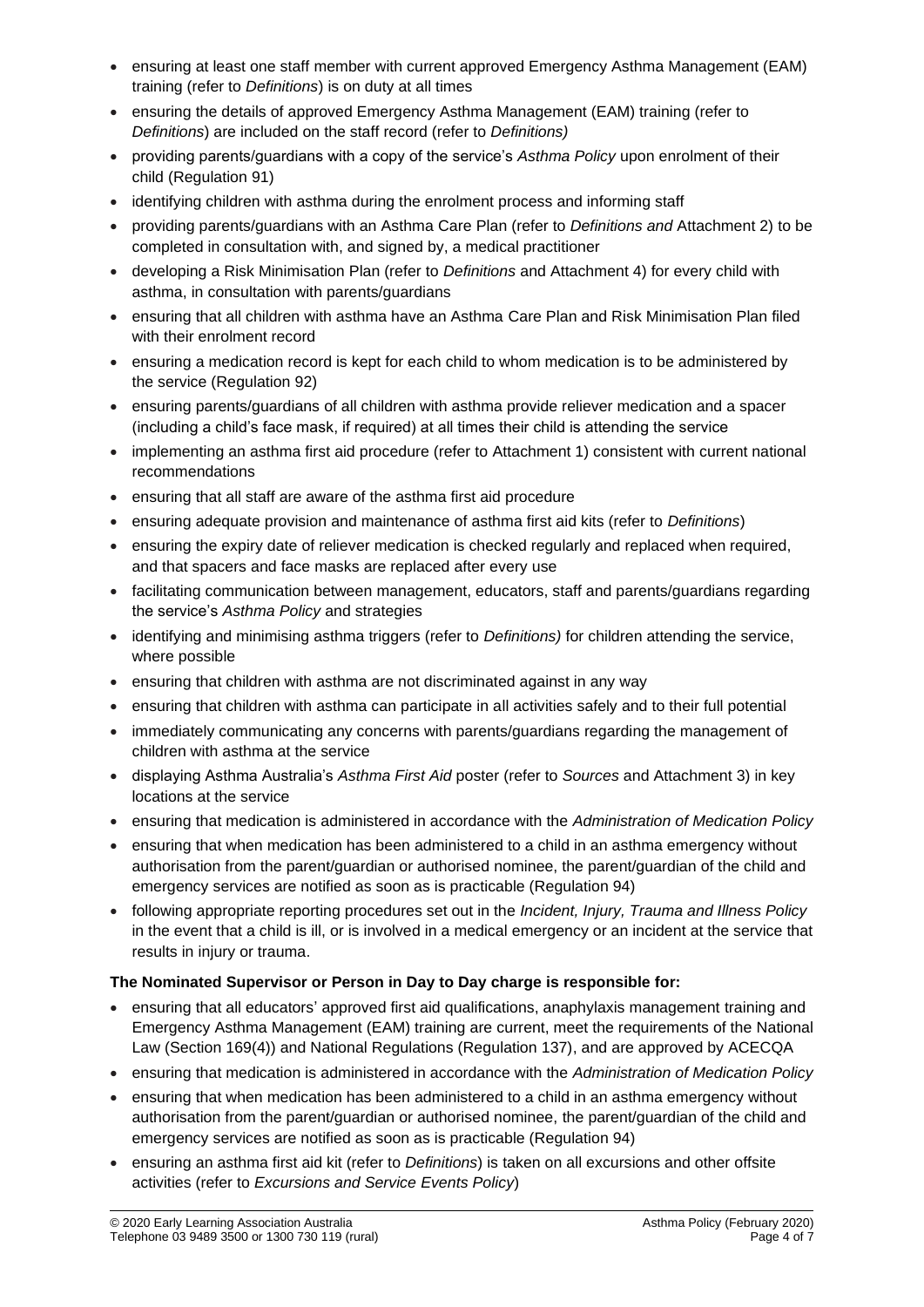- compiling a list of children with asthma and placing it in a secure, but readily accessible, location known to all staff. This should include the Asthma Care Plan for each child
- ensuring that induction procedures for casual and relief staff include information about children attending the service who have been diagnosed with asthma, and the location of their medication and action plans
- organising asthma management information sessions for parents/guardians of children enrolled at the service, where appropriate
- ensuring programmed activities and experiences take into consideration the individual needs of all children, including any children with asthma.

### **Educators and other staff are responsible for:**

- ensuring that they are aware of the service's *Asthma Policy* and asthma first aid procedure (refer to Attachment 1)
- ensuring that they can identify children displaying the symptoms of an asthma attack and locate their personal medication, Asthma Care Plans and the asthma first aid kit
- maintaining current approved Emergency Asthma Management (EAM) (refer to *Definitions*) qualifications
- identifying and, where possible, minimising asthma triggers (refer to *Definitions*) as outlined in the child's Asthma Care Plan
- taking the asthma first aid kit, children's personal asthma medication and Asthma Care Plans on excursions or other offsite events
- administering prescribed asthma medication in accordance with the child's Asthma Care Plan and the *Administration of Medication Policy* of the service
- developing a Risk Minimisation Plan (refer to *Definitions* and Attachment 4) for every child with asthma in consultation with parents/guardians
- discussing with parents/guardians the requirements for completing the enrolment form and medication record for their child
- consulting with the parents/guardians of children with asthma in relation to the health and safety of their child, and the supervised management of the child's asthma
- communicating any concerns to parents/guardians if a child's asthma is limiting his/her ability to participate fully in all activities
- ensuring that children with asthma are not discriminated against in any way
- ensuring that children with asthma can participate in all activities safely and to their full potential.

### **Parents/guardians are responsible for:**

- reading the service's *Asthma Policy*
- informing staff, either on enrolment or on initial diagnosis, that their child has asthma
- providing a copy of their child's Asthma Care Plan to the service and ensuring it has been prepared in consultation with, and signed by, a medical practitioner. The Asthma Care Plan should be reviewed and updated at least annually
- ensuring all details on their child's enrolment form and medication record (refer to *Definitions*) are completed prior to commencement at the service
- working with staff to develop a Risk Minimisation Plan (refer to *Definitions* and Attachment 4) for their child
- providing an adequate supply of appropriate asthma medication and equipment for their child at all times and ensuring it is appropriately labelled with the child's name
- notifying staff, in writing, of any changes to the information on the Asthma Care Plan, enrolment form or medication record
- communicating regularly with educators/staff in relation to the ongoing health and wellbeing of their child, and the management of their child's asthma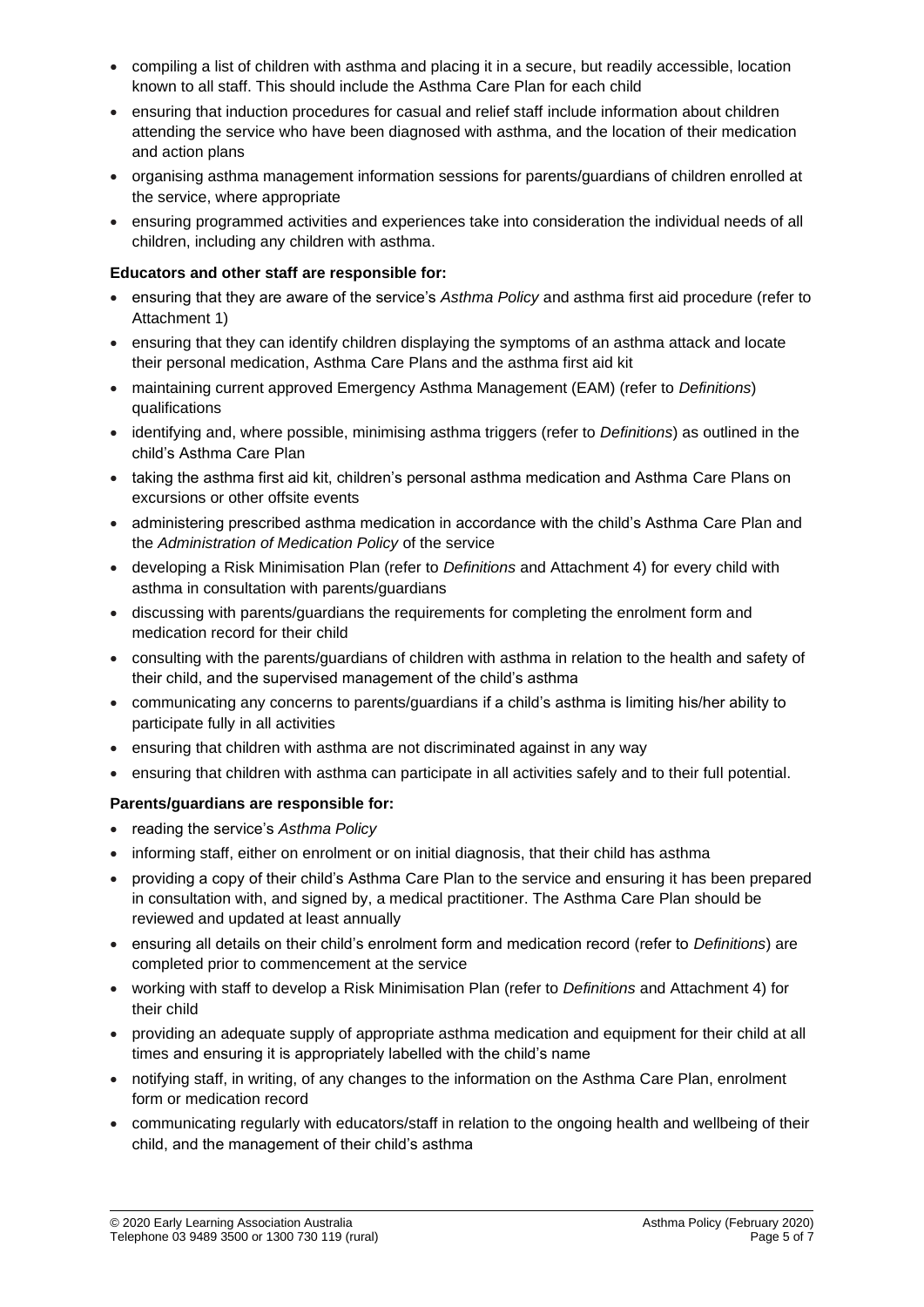• encouraging their child to learn about their asthma, and to communicate with service staff if they are unwell or experiencing asthma symptoms.

#### **Volunteers and students, while at the service, are responsible for following this policy and its procedures.**

# **EVALUATION**

In order to assess whether the values and purposes of the policy have been achieved, the Approved Provider will:

- regularly seek feedback from everyone affected by the policy regarding its effectiveness
- monitor the implementation, compliance, complaints and incidents in relation to this policy
- keep the policy up to date with current legislation, research, policy and best practice
- revise the policy and procedures as part of the service's policy review cycle, or as required
- notify parents/guardians at least 14 days before making any changes to this policy or its procedures.

# **ATTACHMENTS**

- Attachment 1: [Asthma First Aid Procedure](#page-6-0)
- Attachment 2: Asthma Care Plan download from the Asthma Australia website: [https://asthma.org.au/wp-content/uploads/About\\_Asthma/Schools/AACPED2018-Care-Plan-for-](https://asthma.org.au/wp-content/uploads/About_Asthma/Schools/AACPED2018-Care-Plan-for-Schools-A4_2019.pdf)[Schools-A4\\_2019.pdf](https://asthma.org.au/wp-content/uploads/About_Asthma/Schools/AACPED2018-Care-Plan-for-Schools-A4_2019.pdf)
- Attachment 3: Asthma First Aid poster download from the Asthma Australia website: <https://asthma.org.au/about-asthma/how-we-can-help/first-aid/>
- Attachment 4: Asthma Risk Minimisation Plan download from the ELAA website: <https://elaa.org.au/wp-content/uploads/2020/02/asthma-risk-minimisation-plan.pdf>

# **AUTHORISATION**

This policy was adopted by the Approved Provider of Middle Park Kindergarten on 3/11/21

# **REVIEW DATE:** NOVEMBER 2023

# **ACKNOWLEDGEMENT**

ELAA acknowledges the contribution of Asthma Australia in developing this policy. If your service is considering changing any part of this model policy please contact Asthma Australia to discuss your proposed changes (refer to *Sources*).